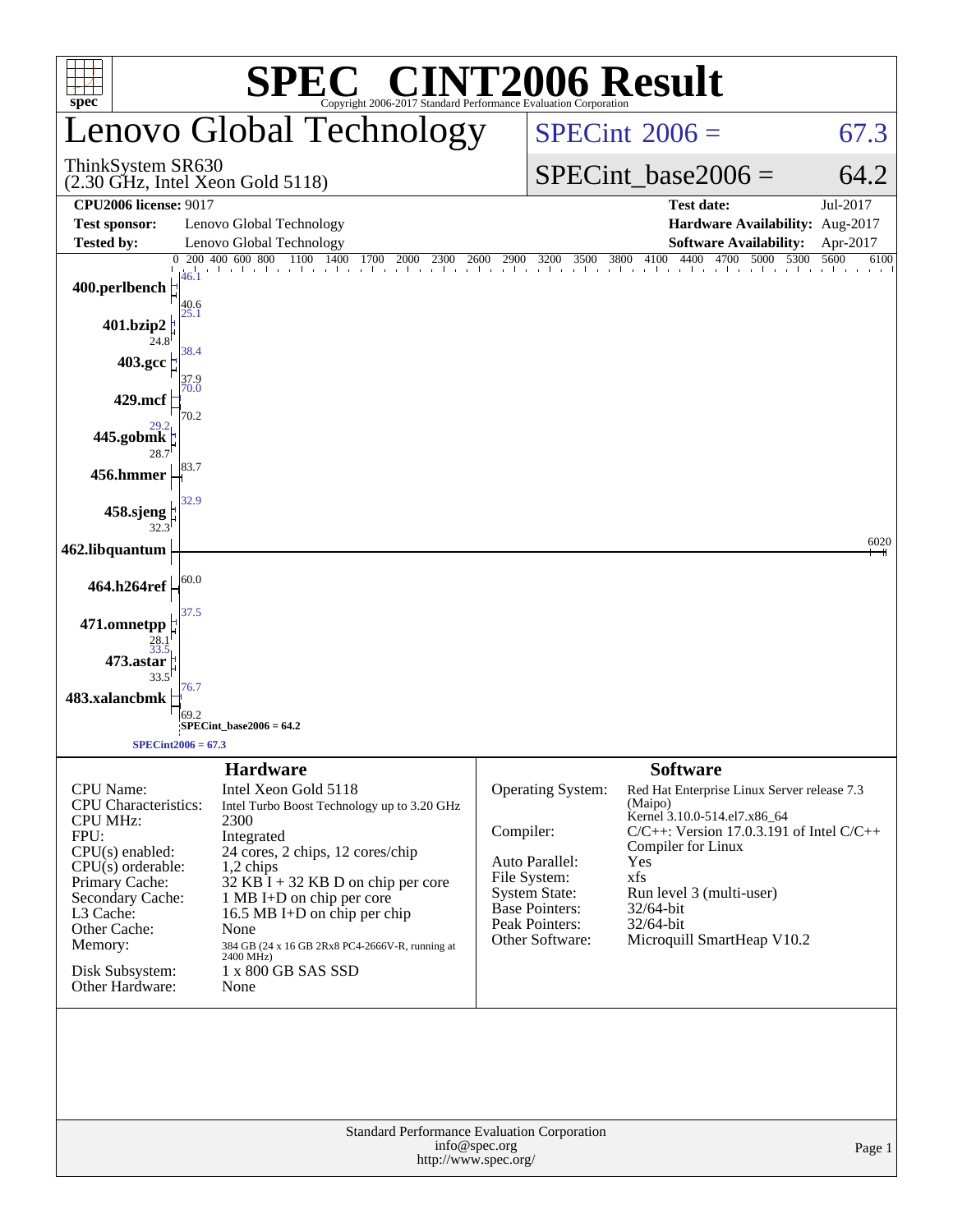

## enovo Global Technology

#### ThinkSystem SR630

(2.30 GHz, Intel Xeon Gold 5118)

 $SPECint2006 = 67.3$  $SPECint2006 = 67.3$ 

### SPECint base2006 =  $64.2$

**[Test sponsor:](http://www.spec.org/auto/cpu2006/Docs/result-fields.html#Testsponsor)** Lenovo Global Technology **[Hardware Availability:](http://www.spec.org/auto/cpu2006/Docs/result-fields.html#HardwareAvailability)** Aug-2017

**[CPU2006 license:](http://www.spec.org/auto/cpu2006/Docs/result-fields.html#CPU2006license)** 9017 **[Test date:](http://www.spec.org/auto/cpu2006/Docs/result-fields.html#Testdate)** Jul-2017 **[Tested by:](http://www.spec.org/auto/cpu2006/Docs/result-fields.html#Testedby)** Lenovo Global Technology **[Software Availability:](http://www.spec.org/auto/cpu2006/Docs/result-fields.html#SoftwareAvailability)** Apr-2017

#### **[Results Table](http://www.spec.org/auto/cpu2006/Docs/result-fields.html#ResultsTable)**

|                                                                                                          | <b>Base</b>    |              |                |              | <b>Peak</b>    |       |                |              |                |              |                |              |
|----------------------------------------------------------------------------------------------------------|----------------|--------------|----------------|--------------|----------------|-------|----------------|--------------|----------------|--------------|----------------|--------------|
| <b>Benchmark</b>                                                                                         | <b>Seconds</b> | <b>Ratio</b> | <b>Seconds</b> | <b>Ratio</b> | <b>Seconds</b> | Ratio | <b>Seconds</b> | <b>Ratio</b> | <b>Seconds</b> | <b>Ratio</b> | <b>Seconds</b> | <b>Ratio</b> |
| 400.perlbench                                                                                            | 241            | 40.5         | 241            | 40.6         | 241            | 40.6  | 212            | 46.1         | 211            | 46.2         | 212            | 46.1         |
| 401.bzip2                                                                                                | <u>389</u>     | 24.8         | 389            | 24.8         | 389            | 24.8  | 385            | 25.1         | 385            | 25.1         | 385            | 25.1         |
| $403.\mathrm{gcc}$                                                                                       | 212            | 38.0         | 212            | 37.9         | 213            | 37.9  | 210            | 38.4         | 210            | 38.4         | 210            | <u>38.4</u>  |
| $429$ mcf                                                                                                | 130            | 70.2         | 132            | 69.2         | 129            | 70.5  | <b>130</b>     | 70.0         | 128            | 71.0         | 132            | 69.0         |
| $445$ .gobmk                                                                                             | 365            | 28.7         | 366            | 28.7         | 365            | 28.7  | 360            | 29.2         | 360            | 29,2         | 360            | 29.1         |
| $456.$ hmmer                                                                                             | 111            | 83.7         | 112            | 83.6         | 111            | 83.7  | 111            | 83.7         | 112            | 83.6         | 111            | 83.7         |
| $458$ .sjeng                                                                                             | 374            | <u>32.3</u>  | 374            | 32.3         | 374            | 32.3  | 367            | 32.9         | 368            | 32.9         | 368            | 32.9         |
| 462.libquantum                                                                                           | 3.51           | 5910         | 3.43           | 6040         | 3.44           | 6020  | 3.51           | 5910         | 3.43           | 6040         | 3.44           | 6020         |
| 464.h264ref                                                                                              | 369            | 59.9         | 369            | 60.0         | 369            | 60.0  | 369            | 59.9         | 369            | 60.0         | 369            | 60.0         |
| $ 471$ .omnetpp                                                                                          | 224            | 27.9         | 223            | 28.1         | 222            | 28.2  | 167            | 37.5         | 167            | 37.5         | 167            | 37.4         |
| $473$ . astar                                                                                            | 209            | 33.6         | 210            | 33.5         | 209            | 33.5  | 209            | 33.5         | 210            | 33.4         | 209            | 33.5         |
| 483.xalancbmk                                                                                            | 99.7           | 69.2         | 99.5           | 69.4         | 99.9           | 69.1  | 90.3           | 76.4         | 90.0           | 76.7         | 90.0           | 76.7         |
| Results appear in the order in which they were run. Bold underlined text indicates a median measurement. |                |              |                |              |                |       |                |              |                |              |                |              |

### **[Submit Notes](http://www.spec.org/auto/cpu2006/Docs/result-fields.html#SubmitNotes)**

The config file option 'submit' was used.

### **[Operating System Notes](http://www.spec.org/auto/cpu2006/Docs/result-fields.html#OperatingSystemNotes)**

Stack size set to unlimited using "ulimit -s unlimited"

### **[Platform Notes](http://www.spec.org/auto/cpu2006/Docs/result-fields.html#PlatformNotes)**

Standard Performance Evaluation Corporation [info@spec.org](mailto:info@spec.org) BIOS configuration: Choose Operating Mode set to Maximum Performance Hyper-Threading set to Disable Stale AtoS set to Enable LLC dead line alloc set to Disable Sysinfo program /home/cpu2006-1.2-ic17.0u3/config/sysinfo.rev6993 Revision 6993 of 2015-11-06 (b5e8d4b4eb51ed28d7f98696cbe290c1) running on Cable-SPECcpu2006-RHEL7.3 Wed Jul 19 17:13:15 2017 This section contains SUT (System Under Test) info as seen by some common utilities. To remove or add to this section, see: <http://www.spec.org/cpu2006/Docs/config.html#sysinfo> From /proc/cpuinfo model name : Intel(R) Xeon(R) Gold 5118 CPU @ 2.30GHz 2 "physical id"s (chips) 24 "processors" cores, siblings (Caution: counting these is hw and system dependent. The following excerpts from /proc/cpuinfo might not be reliable. Use with Continued on next page

<http://www.spec.org/>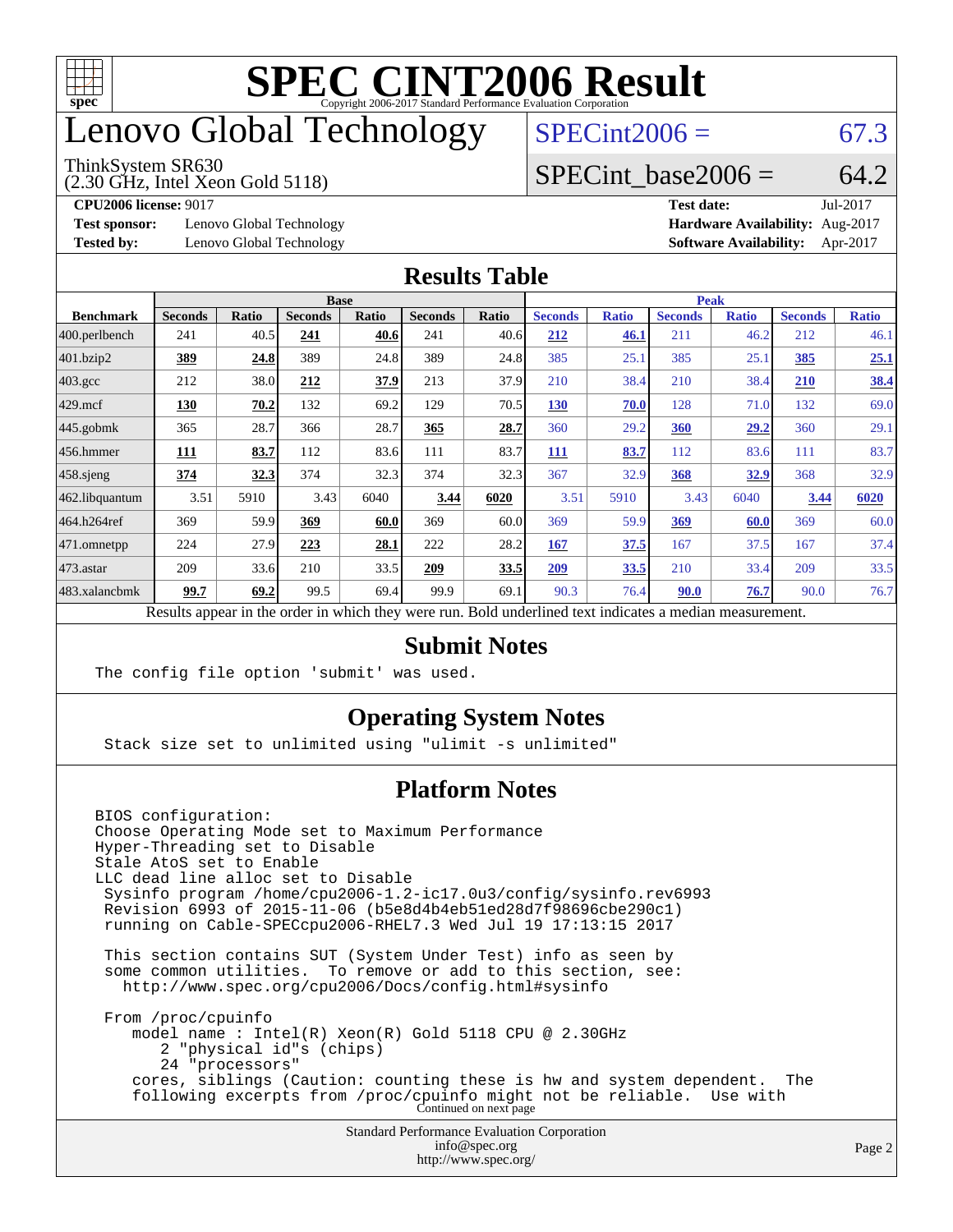

## enovo Global Technology

 $SPECint2006 = 67.3$  $SPECint2006 = 67.3$ 

(2.30 GHz, Intel Xeon Gold 5118) ThinkSystem SR630

SPECint base2006 =  $64.2$ 

**[Test sponsor:](http://www.spec.org/auto/cpu2006/Docs/result-fields.html#Testsponsor)** Lenovo Global Technology **[Hardware Availability:](http://www.spec.org/auto/cpu2006/Docs/result-fields.html#HardwareAvailability)** Aug-2017 **[Tested by:](http://www.spec.org/auto/cpu2006/Docs/result-fields.html#Testedby)** Lenovo Global Technology **[Software Availability:](http://www.spec.org/auto/cpu2006/Docs/result-fields.html#SoftwareAvailability)** Apr-2017

**[CPU2006 license:](http://www.spec.org/auto/cpu2006/Docs/result-fields.html#CPU2006license)** 9017 **[Test date:](http://www.spec.org/auto/cpu2006/Docs/result-fields.html#Testdate)** Jul-2017

#### **[Platform Notes \(Continued\)](http://www.spec.org/auto/cpu2006/Docs/result-fields.html#PlatformNotes)**

 caution.) cpu cores : 12 siblings : 12 physical 0: cores 0 1 2 3 4 5 8 9 10 11 12 13 physical 1: cores 0 1 2 3 4 5 8 9 10 11 12 13 cache size : 16896 KB From /proc/meminfo MemTotal: 395896048 kB HugePages\_Total: 0<br>Hugepagesize: 2048 kB Hugepagesize: From /etc/\*release\* /etc/\*version\* os-release: NAME="Red Hat Enterprise Linux Server" VERSION="7.3 (Maipo)" ID="rhel" ID\_LIKE="fedora" VERSION\_ID="7.3" PRETTY\_NAME="Red Hat Enterprise Linux Server 7.3 (Maipo)" ANSI\_COLOR="0;31" CPE\_NAME="cpe:/o:redhat:enterprise\_linux:7.3:GA:server" redhat-release: Red Hat Enterprise Linux Server release 7.3 (Maipo) system-release: Red Hat Enterprise Linux Server release 7.3 (Maipo) system-release-cpe: cpe:/o:redhat:enterprise\_linux:7.3:ga:server uname -a: Linux Cable-SPECcpu2006-RHEL7.3 3.10.0-514.el7.x86\_64 #1 SMP Wed Oct 19 11:24:13 EDT 2016 x86\_64 x86\_64 x86\_64 GNU/Linux run-level 3 Jul 19 17:12 SPEC is set to: /home/cpu2006-1.2-ic17.0u3 Filesystem Type Size Used Avail Use% Mounted on /dev/sdb2 xfs 744G 125G 619G 17% / Additional information from dmidecode: Warning: Use caution when you interpret this section. The 'dmidecode' program reads system data which is "intended to allow hardware to be accurately determined", but the intent may not be met, as there are frequent changes to hardware, firmware, and the "DMTF SMBIOS" standard. BIOS Lenovo -[IVE109Q-1.00]- 06/28/2017 Memory: 24x Samsung M393A2K43BB1-CTD 16 GB 2 rank 2666 MHz, configured at 2400 MHz (End of data from sysinfo program)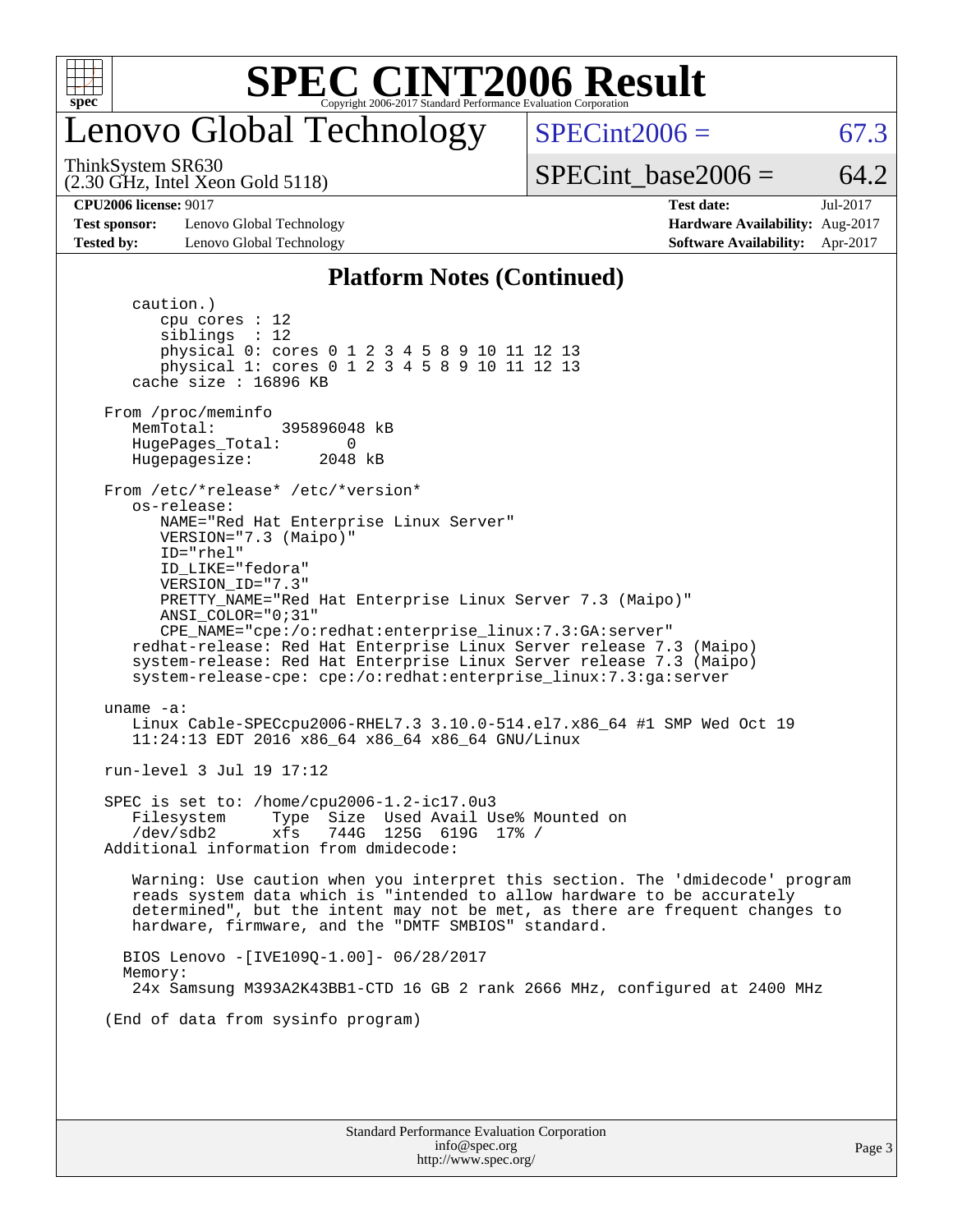

## enovo Global Technology

 $SPECint2006 = 67.3$  $SPECint2006 = 67.3$ 

(2.30 GHz, Intel Xeon Gold 5118) ThinkSystem SR630

SPECint base2006 =  $64.2$ 

**[Test sponsor:](http://www.spec.org/auto/cpu2006/Docs/result-fields.html#Testsponsor)** Lenovo Global Technology **[Hardware Availability:](http://www.spec.org/auto/cpu2006/Docs/result-fields.html#HardwareAvailability)** Aug-2017

**[CPU2006 license:](http://www.spec.org/auto/cpu2006/Docs/result-fields.html#CPU2006license)** 9017 **[Test date:](http://www.spec.org/auto/cpu2006/Docs/result-fields.html#Testdate)** Jul-2017 **[Tested by:](http://www.spec.org/auto/cpu2006/Docs/result-fields.html#Testedby)** Lenovo Global Technology **[Software Availability:](http://www.spec.org/auto/cpu2006/Docs/result-fields.html#SoftwareAvailability)** Apr-2017

#### **[General Notes](http://www.spec.org/auto/cpu2006/Docs/result-fields.html#GeneralNotes)**

Environment variables set by runspec before the start of the run: KMP AFFINITY = "granularity=fine, compact,  $0,3$ " LD\_LIBRARY\_PATH = "/home/cpu2006-1.2-ic17.0u3/lib/ia32:/home/cpu2006-1.2-ic17.0u3/lib/intel64:/home/cpu2006-1.2-ic17.0u3/sh10.2" OMP\_NUM\_THREADS = "24"

 Binaries compiled on a system with 1x Intel Core i7-4790 CPU + 32GB RAM memory using Redhat Enterprise Linux 7.2 Transparent Huge Pages enabled by default. Filesystem page cache cleared with: shell invocation of 'sync; echo 3 > /proc/sys/vm/drop\_caches' prior to run

### **[Base Compiler Invocation](http://www.spec.org/auto/cpu2006/Docs/result-fields.html#BaseCompilerInvocation)**

[C benchmarks](http://www.spec.org/auto/cpu2006/Docs/result-fields.html#Cbenchmarks): [icc -m64](http://www.spec.org/cpu2006/results/res2017q4/cpu2006-20170918-49487.flags.html#user_CCbase_intel_icc_64bit_bda6cc9af1fdbb0edc3795bac97ada53)

[C++ benchmarks:](http://www.spec.org/auto/cpu2006/Docs/result-fields.html#CXXbenchmarks) [icpc -m64](http://www.spec.org/cpu2006/results/res2017q4/cpu2006-20170918-49487.flags.html#user_CXXbase_intel_icpc_64bit_fc66a5337ce925472a5c54ad6a0de310)

### **[Base Portability Flags](http://www.spec.org/auto/cpu2006/Docs/result-fields.html#BasePortabilityFlags)**

 400.perlbench: [-DSPEC\\_CPU\\_LP64](http://www.spec.org/cpu2006/results/res2017q4/cpu2006-20170918-49487.flags.html#b400.perlbench_basePORTABILITY_DSPEC_CPU_LP64) [-DSPEC\\_CPU\\_LINUX\\_X64](http://www.spec.org/cpu2006/results/res2017q4/cpu2006-20170918-49487.flags.html#b400.perlbench_baseCPORTABILITY_DSPEC_CPU_LINUX_X64) 401.bzip2: [-DSPEC\\_CPU\\_LP64](http://www.spec.org/cpu2006/results/res2017q4/cpu2006-20170918-49487.flags.html#suite_basePORTABILITY401_bzip2_DSPEC_CPU_LP64) 403.gcc: [-DSPEC\\_CPU\\_LP64](http://www.spec.org/cpu2006/results/res2017q4/cpu2006-20170918-49487.flags.html#suite_basePORTABILITY403_gcc_DSPEC_CPU_LP64) 429.mcf: [-DSPEC\\_CPU\\_LP64](http://www.spec.org/cpu2006/results/res2017q4/cpu2006-20170918-49487.flags.html#suite_basePORTABILITY429_mcf_DSPEC_CPU_LP64) 445.gobmk: [-DSPEC\\_CPU\\_LP64](http://www.spec.org/cpu2006/results/res2017q4/cpu2006-20170918-49487.flags.html#suite_basePORTABILITY445_gobmk_DSPEC_CPU_LP64) 456.hmmer: [-DSPEC\\_CPU\\_LP64](http://www.spec.org/cpu2006/results/res2017q4/cpu2006-20170918-49487.flags.html#suite_basePORTABILITY456_hmmer_DSPEC_CPU_LP64) 458.sjeng: [-DSPEC\\_CPU\\_LP64](http://www.spec.org/cpu2006/results/res2017q4/cpu2006-20170918-49487.flags.html#suite_basePORTABILITY458_sjeng_DSPEC_CPU_LP64) 462.libquantum: [-DSPEC\\_CPU\\_LP64](http://www.spec.org/cpu2006/results/res2017q4/cpu2006-20170918-49487.flags.html#suite_basePORTABILITY462_libquantum_DSPEC_CPU_LP64) [-DSPEC\\_CPU\\_LINUX](http://www.spec.org/cpu2006/results/res2017q4/cpu2006-20170918-49487.flags.html#b462.libquantum_baseCPORTABILITY_DSPEC_CPU_LINUX) 464.h264ref: [-DSPEC\\_CPU\\_LP64](http://www.spec.org/cpu2006/results/res2017q4/cpu2006-20170918-49487.flags.html#suite_basePORTABILITY464_h264ref_DSPEC_CPU_LP64) 471.omnetpp: [-DSPEC\\_CPU\\_LP64](http://www.spec.org/cpu2006/results/res2017q4/cpu2006-20170918-49487.flags.html#suite_basePORTABILITY471_omnetpp_DSPEC_CPU_LP64) 473.astar: [-DSPEC\\_CPU\\_LP64](http://www.spec.org/cpu2006/results/res2017q4/cpu2006-20170918-49487.flags.html#suite_basePORTABILITY473_astar_DSPEC_CPU_LP64) 483.xalancbmk: [-DSPEC\\_CPU\\_LP64](http://www.spec.org/cpu2006/results/res2017q4/cpu2006-20170918-49487.flags.html#suite_basePORTABILITY483_xalancbmk_DSPEC_CPU_LP64) [-DSPEC\\_CPU\\_LINUX](http://www.spec.org/cpu2006/results/res2017q4/cpu2006-20170918-49487.flags.html#b483.xalancbmk_baseCXXPORTABILITY_DSPEC_CPU_LINUX)

### **[Base Optimization Flags](http://www.spec.org/auto/cpu2006/Docs/result-fields.html#BaseOptimizationFlags)**

[C benchmarks](http://www.spec.org/auto/cpu2006/Docs/result-fields.html#Cbenchmarks):

[-xCORE-AVX2](http://www.spec.org/cpu2006/results/res2017q4/cpu2006-20170918-49487.flags.html#user_CCbase_f-xCORE-AVX2) [-ipo](http://www.spec.org/cpu2006/results/res2017q4/cpu2006-20170918-49487.flags.html#user_CCbase_f-ipo) [-O3](http://www.spec.org/cpu2006/results/res2017q4/cpu2006-20170918-49487.flags.html#user_CCbase_f-O3) [-no-prec-div](http://www.spec.org/cpu2006/results/res2017q4/cpu2006-20170918-49487.flags.html#user_CCbase_f-no-prec-div) [-parallel](http://www.spec.org/cpu2006/results/res2017q4/cpu2006-20170918-49487.flags.html#user_CCbase_f-parallel) [-qopt-prefetch](http://www.spec.org/cpu2006/results/res2017q4/cpu2006-20170918-49487.flags.html#user_CCbase_f-qopt-prefetch) [-auto-p32](http://www.spec.org/cpu2006/results/res2017q4/cpu2006-20170918-49487.flags.html#user_CCbase_f-auto-p32)

[C++ benchmarks:](http://www.spec.org/auto/cpu2006/Docs/result-fields.html#CXXbenchmarks)

[-xCORE-AVX2](http://www.spec.org/cpu2006/results/res2017q4/cpu2006-20170918-49487.flags.html#user_CXXbase_f-xCORE-AVX2) [-ipo](http://www.spec.org/cpu2006/results/res2017q4/cpu2006-20170918-49487.flags.html#user_CXXbase_f-ipo) [-O3](http://www.spec.org/cpu2006/results/res2017q4/cpu2006-20170918-49487.flags.html#user_CXXbase_f-O3) [-no-prec-div](http://www.spec.org/cpu2006/results/res2017q4/cpu2006-20170918-49487.flags.html#user_CXXbase_f-no-prec-div) [-qopt-prefetch](http://www.spec.org/cpu2006/results/res2017q4/cpu2006-20170918-49487.flags.html#user_CXXbase_f-qopt-prefetch) [-auto-p32](http://www.spec.org/cpu2006/results/res2017q4/cpu2006-20170918-49487.flags.html#user_CXXbase_f-auto-p32) [-Wl,-z,muldefs](http://www.spec.org/cpu2006/results/res2017q4/cpu2006-20170918-49487.flags.html#user_CXXbase_link_force_multiple1_74079c344b956b9658436fd1b6dd3a8a) [-L/sh10.2 -lsmartheap64](http://www.spec.org/cpu2006/results/res2017q4/cpu2006-20170918-49487.flags.html#user_CXXbase_SmartHeap64_63911d860fc08c15fa1d5bf319b9d8d5)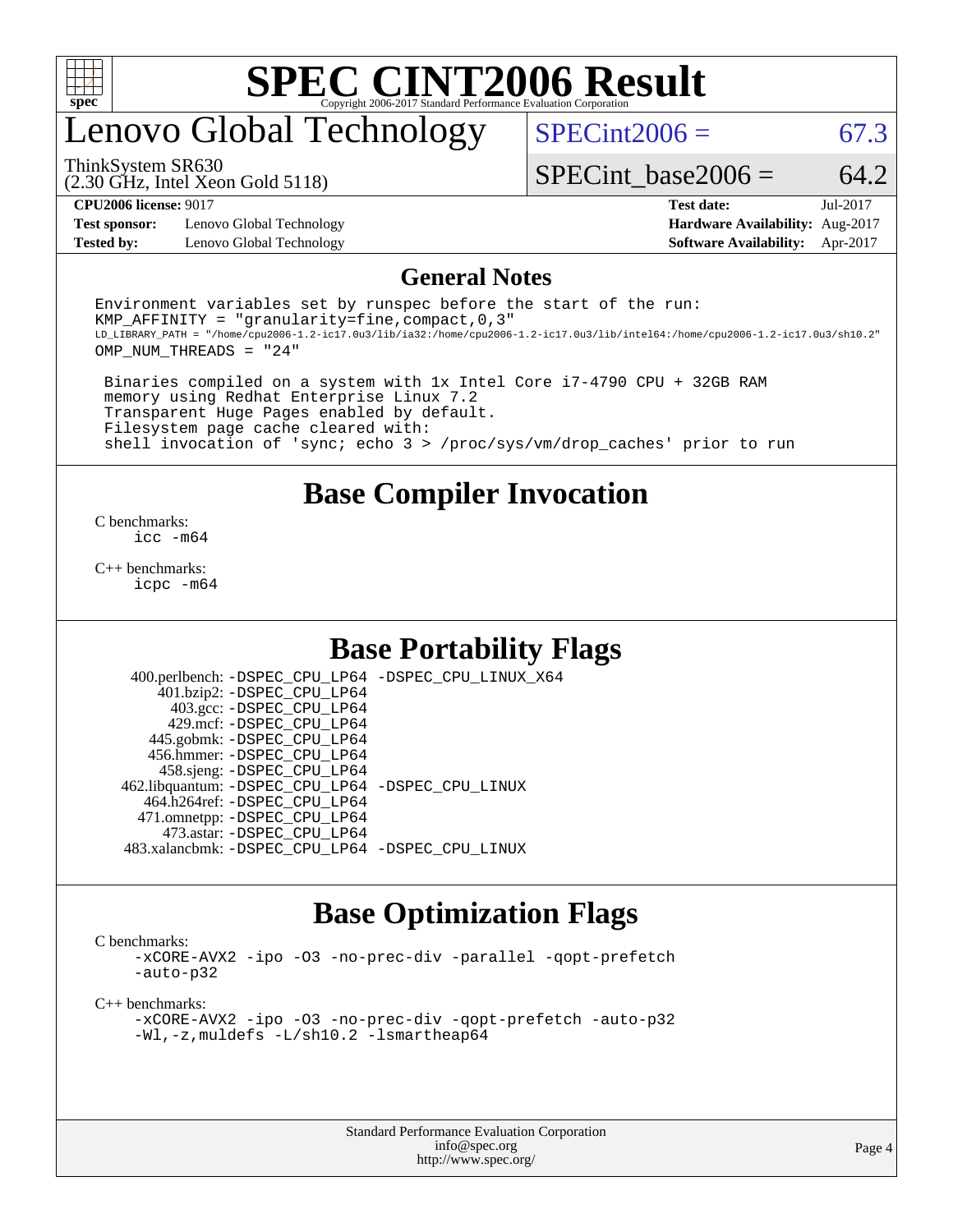

## enovo Global Technology

ThinkSystem SR630

(2.30 GHz, Intel Xeon Gold 5118)

 $SPECint2006 = 67.3$  $SPECint2006 = 67.3$ 

SPECint base2006 =  $64.2$ 

**[Test sponsor:](http://www.spec.org/auto/cpu2006/Docs/result-fields.html#Testsponsor)** Lenovo Global Technology **[Hardware Availability:](http://www.spec.org/auto/cpu2006/Docs/result-fields.html#HardwareAvailability)** Aug-2017 **[Tested by:](http://www.spec.org/auto/cpu2006/Docs/result-fields.html#Testedby)** Lenovo Global Technology **[Software Availability:](http://www.spec.org/auto/cpu2006/Docs/result-fields.html#SoftwareAvailability)** Apr-2017

**[CPU2006 license:](http://www.spec.org/auto/cpu2006/Docs/result-fields.html#CPU2006license)** 9017 **[Test date:](http://www.spec.org/auto/cpu2006/Docs/result-fields.html#Testdate)** Jul-2017

### **[Base Other Flags](http://www.spec.org/auto/cpu2006/Docs/result-fields.html#BaseOtherFlags)**

[C benchmarks](http://www.spec.org/auto/cpu2006/Docs/result-fields.html#Cbenchmarks):

403.gcc: [-Dalloca=\\_alloca](http://www.spec.org/cpu2006/results/res2017q4/cpu2006-20170918-49487.flags.html#b403.gcc_baseEXTRA_CFLAGS_Dalloca_be3056838c12de2578596ca5467af7f3)

### **[Peak Compiler Invocation](http://www.spec.org/auto/cpu2006/Docs/result-fields.html#PeakCompilerInvocation)**

[C benchmarks \(except as noted below\)](http://www.spec.org/auto/cpu2006/Docs/result-fields.html#Cbenchmarksexceptasnotedbelow):

[icc -m64](http://www.spec.org/cpu2006/results/res2017q4/cpu2006-20170918-49487.flags.html#user_CCpeak_intel_icc_64bit_bda6cc9af1fdbb0edc3795bac97ada53)

400.perlbench: [icc -m32 -L/opt/intel/compilers\\_and\\_libraries\\_2017/linux/lib/ia32](http://www.spec.org/cpu2006/results/res2017q4/cpu2006-20170918-49487.flags.html#user_peakCCLD400_perlbench_intel_icc_c29f3ff5a7ed067b11e4ec10a03f03ae)

445.gobmk: [icc -m32 -L/opt/intel/compilers\\_and\\_libraries\\_2017/linux/lib/ia32](http://www.spec.org/cpu2006/results/res2017q4/cpu2006-20170918-49487.flags.html#user_peakCCLD445_gobmk_intel_icc_c29f3ff5a7ed067b11e4ec10a03f03ae)

[C++ benchmarks \(except as noted below\):](http://www.spec.org/auto/cpu2006/Docs/result-fields.html#CXXbenchmarksexceptasnotedbelow)

[icc -m32 -L/opt/intel/compilers\\_and\\_libraries\\_2017/linux/lib/ia32](http://www.spec.org/cpu2006/results/res2017q4/cpu2006-20170918-49487.flags.html#user_CXXpeak_intel_icc_c29f3ff5a7ed067b11e4ec10a03f03ae)

473.astar: [icpc -m64](http://www.spec.org/cpu2006/results/res2017q4/cpu2006-20170918-49487.flags.html#user_peakCXXLD473_astar_intel_icpc_64bit_fc66a5337ce925472a5c54ad6a0de310)

### **[Peak Portability Flags](http://www.spec.org/auto/cpu2006/Docs/result-fields.html#PeakPortabilityFlags)**

 400.perlbench: [-D\\_FILE\\_OFFSET\\_BITS=64](http://www.spec.org/cpu2006/results/res2017q4/cpu2006-20170918-49487.flags.html#user_peakPORTABILITY400_perlbench_file_offset_bits_64_438cf9856305ebd76870a2c6dc2689ab) [-DSPEC\\_CPU\\_LINUX\\_IA32](http://www.spec.org/cpu2006/results/res2017q4/cpu2006-20170918-49487.flags.html#b400.perlbench_peakCPORTABILITY_DSPEC_CPU_LINUX_IA32) 401.bzip2: [-DSPEC\\_CPU\\_LP64](http://www.spec.org/cpu2006/results/res2017q4/cpu2006-20170918-49487.flags.html#suite_peakPORTABILITY401_bzip2_DSPEC_CPU_LP64) 403.gcc: [-DSPEC\\_CPU\\_LP64](http://www.spec.org/cpu2006/results/res2017q4/cpu2006-20170918-49487.flags.html#suite_peakPORTABILITY403_gcc_DSPEC_CPU_LP64) 429.mcf: [-DSPEC\\_CPU\\_LP64](http://www.spec.org/cpu2006/results/res2017q4/cpu2006-20170918-49487.flags.html#suite_peakPORTABILITY429_mcf_DSPEC_CPU_LP64) 445.gobmk: [-D\\_FILE\\_OFFSET\\_BITS=64](http://www.spec.org/cpu2006/results/res2017q4/cpu2006-20170918-49487.flags.html#user_peakPORTABILITY445_gobmk_file_offset_bits_64_438cf9856305ebd76870a2c6dc2689ab) 456.hmmer: [-DSPEC\\_CPU\\_LP64](http://www.spec.org/cpu2006/results/res2017q4/cpu2006-20170918-49487.flags.html#suite_peakPORTABILITY456_hmmer_DSPEC_CPU_LP64) 458.sjeng: [-DSPEC\\_CPU\\_LP64](http://www.spec.org/cpu2006/results/res2017q4/cpu2006-20170918-49487.flags.html#suite_peakPORTABILITY458_sjeng_DSPEC_CPU_LP64) 462.libquantum: [-DSPEC\\_CPU\\_LP64](http://www.spec.org/cpu2006/results/res2017q4/cpu2006-20170918-49487.flags.html#suite_peakPORTABILITY462_libquantum_DSPEC_CPU_LP64) [-DSPEC\\_CPU\\_LINUX](http://www.spec.org/cpu2006/results/res2017q4/cpu2006-20170918-49487.flags.html#b462.libquantum_peakCPORTABILITY_DSPEC_CPU_LINUX) 464.h264ref: [-DSPEC\\_CPU\\_LP64](http://www.spec.org/cpu2006/results/res2017q4/cpu2006-20170918-49487.flags.html#suite_peakPORTABILITY464_h264ref_DSPEC_CPU_LP64) 471.omnetpp: [-D\\_FILE\\_OFFSET\\_BITS=64](http://www.spec.org/cpu2006/results/res2017q4/cpu2006-20170918-49487.flags.html#user_peakPORTABILITY471_omnetpp_file_offset_bits_64_438cf9856305ebd76870a2c6dc2689ab) 473.astar: [-DSPEC\\_CPU\\_LP64](http://www.spec.org/cpu2006/results/res2017q4/cpu2006-20170918-49487.flags.html#suite_peakPORTABILITY473_astar_DSPEC_CPU_LP64) 483.xalancbmk: [-D\\_FILE\\_OFFSET\\_BITS=64](http://www.spec.org/cpu2006/results/res2017q4/cpu2006-20170918-49487.flags.html#user_peakPORTABILITY483_xalancbmk_file_offset_bits_64_438cf9856305ebd76870a2c6dc2689ab) [-DSPEC\\_CPU\\_LINUX](http://www.spec.org/cpu2006/results/res2017q4/cpu2006-20170918-49487.flags.html#b483.xalancbmk_peakCXXPORTABILITY_DSPEC_CPU_LINUX)

### **[Peak Optimization Flags](http://www.spec.org/auto/cpu2006/Docs/result-fields.html#PeakOptimizationFlags)**

[C benchmarks](http://www.spec.org/auto/cpu2006/Docs/result-fields.html#Cbenchmarks):

 400.perlbench: [-prof-gen](http://www.spec.org/cpu2006/results/res2017q4/cpu2006-20170918-49487.flags.html#user_peakPASS1_CFLAGSPASS1_LDCFLAGS400_perlbench_prof_gen_e43856698f6ca7b7e442dfd80e94a8fc)(pass 1) [-prof-use](http://www.spec.org/cpu2006/results/res2017q4/cpu2006-20170918-49487.flags.html#user_peakPASS2_CFLAGSPASS2_LDCFLAGS400_perlbench_prof_use_bccf7792157ff70d64e32fe3e1250b55)(pass 2) [-xCORE-AVX2](http://www.spec.org/cpu2006/results/res2017q4/cpu2006-20170918-49487.flags.html#user_peakPASS2_CFLAGSPASS2_LDCFLAGS400_perlbench_f-xCORE-AVX2)(pass 2) [-par-num-threads=1](http://www.spec.org/cpu2006/results/res2017q4/cpu2006-20170918-49487.flags.html#user_peakPASS1_CFLAGSPASS1_LDCFLAGS400_perlbench_par_num_threads_786a6ff141b4e9e90432e998842df6c2)(pass 1) [-ipo](http://www.spec.org/cpu2006/results/res2017q4/cpu2006-20170918-49487.flags.html#user_peakPASS2_CFLAGSPASS2_LDCFLAGS400_perlbench_f-ipo)(pass 2) [-O3](http://www.spec.org/cpu2006/results/res2017q4/cpu2006-20170918-49487.flags.html#user_peakPASS2_CFLAGSPASS2_LDCFLAGS400_perlbench_f-O3)(pass 2) [-no-prec-div](http://www.spec.org/cpu2006/results/res2017q4/cpu2006-20170918-49487.flags.html#user_peakPASS2_CFLAGSPASS2_LDCFLAGS400_perlbench_f-no-prec-div)(pass 2) [-qopt-prefetch](http://www.spec.org/cpu2006/results/res2017q4/cpu2006-20170918-49487.flags.html#user_peakCOPTIMIZE400_perlbench_f-qopt-prefetch)

 401.bzip2: [-prof-gen](http://www.spec.org/cpu2006/results/res2017q4/cpu2006-20170918-49487.flags.html#user_peakPASS1_CFLAGSPASS1_LDCFLAGS401_bzip2_prof_gen_e43856698f6ca7b7e442dfd80e94a8fc)(pass 1) [-prof-use](http://www.spec.org/cpu2006/results/res2017q4/cpu2006-20170918-49487.flags.html#user_peakPASS2_CFLAGSPASS2_LDCFLAGS401_bzip2_prof_use_bccf7792157ff70d64e32fe3e1250b55)(pass 2) [-xCORE-AVX2](http://www.spec.org/cpu2006/results/res2017q4/cpu2006-20170918-49487.flags.html#user_peakPASS2_CFLAGSPASS2_LDCFLAGS401_bzip2_f-xCORE-AVX2)(pass 2)  $-par-num-threads=1(pass 1) -ipo(pass 2) -O3(pass 2)$  $-par-num-threads=1(pass 1) -ipo(pass 2) -O3(pass 2)$  $-par-num-threads=1(pass 1) -ipo(pass 2) -O3(pass 2)$  $-par-num-threads=1(pass 1) -ipo(pass 2) -O3(pass 2)$  $-par-num-threads=1(pass 1) -ipo(pass 2) -O3(pass 2)$  $-par-num-threads=1(pass 1) -ipo(pass 2) -O3(pass 2)$ [-no-prec-div](http://www.spec.org/cpu2006/results/res2017q4/cpu2006-20170918-49487.flags.html#user_peakCOPTIMIZEPASS2_CFLAGSPASS2_LDCFLAGS401_bzip2_f-no-prec-div) [-auto-ilp32](http://www.spec.org/cpu2006/results/res2017q4/cpu2006-20170918-49487.flags.html#user_peakCOPTIMIZE401_bzip2_f-auto-ilp32) [-qopt-prefetch](http://www.spec.org/cpu2006/results/res2017q4/cpu2006-20170918-49487.flags.html#user_peakCOPTIMIZE401_bzip2_f-qopt-prefetch)

Continued on next page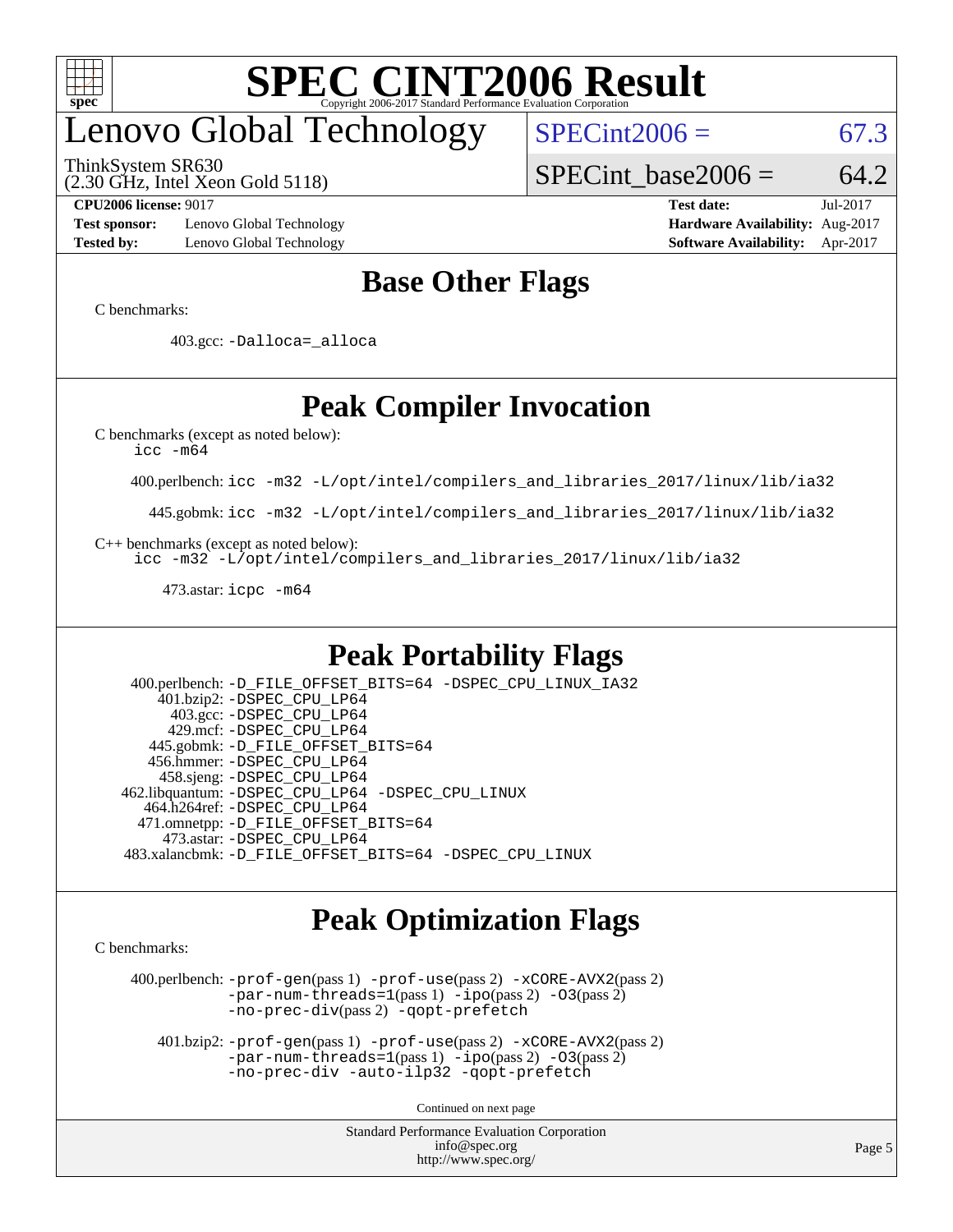

## enovo Global Technology

ThinkSystem SR630

 $SPECint2006 = 67.3$  $SPECint2006 = 67.3$ 

(2.30 GHz, Intel Xeon Gold 5118)

[SPECint\\_base2006 =](http://www.spec.org/auto/cpu2006/Docs/result-fields.html#SPECintbase2006)  $64.2$ 

**[Test sponsor:](http://www.spec.org/auto/cpu2006/Docs/result-fields.html#Testsponsor)** Lenovo Global Technology **[Hardware Availability:](http://www.spec.org/auto/cpu2006/Docs/result-fields.html#HardwareAvailability)** Aug-2017 **[Tested by:](http://www.spec.org/auto/cpu2006/Docs/result-fields.html#Testedby)** Lenovo Global Technology **[Software Availability:](http://www.spec.org/auto/cpu2006/Docs/result-fields.html#SoftwareAvailability)** Apr-2017

**[CPU2006 license:](http://www.spec.org/auto/cpu2006/Docs/result-fields.html#CPU2006license)** 9017 **[Test date:](http://www.spec.org/auto/cpu2006/Docs/result-fields.html#Testdate)** Jul-2017

## **[Peak Optimization Flags \(Continued\)](http://www.spec.org/auto/cpu2006/Docs/result-fields.html#PeakOptimizationFlags)**

|                      | 403.gcc: -xCORE-AVX2 -ipo -03 -no-prec-div -inline-calloc<br>-gopt-malloc-options=3 -auto-ilp32                                                                                                                                                 |
|----------------------|-------------------------------------------------------------------------------------------------------------------------------------------------------------------------------------------------------------------------------------------------|
|                      | 429.mcf: -xCORE-AVX2 -ipo -03 -no-prec-div -parallel<br>-gopt-prefetch -auto-p32                                                                                                                                                                |
|                      | 445.gobmk: -prof-gen(pass 1) -prof-use(pass 2) -xCORE-AVX2(pass 2)<br>$-par-num-threads=1(pass 1) -ipo(pass 2) -03(pass 2)$<br>$-no-prec-div(pass 2)$                                                                                           |
|                      | $456.$ hmmer: basepeak = yes                                                                                                                                                                                                                    |
|                      | 458.sjeng: -prof-gen(pass 1) -prof-use(pass 2) -xCORE-AVX2(pass 2)<br>$-par-num-threads=1(pass 1) -ipo(pass 2) -03(pass 2)$<br>-no-prec-div(pass 2) -unroll4                                                                                    |
|                      | $462$ .libquantum: basepeak = yes                                                                                                                                                                                                               |
|                      | $464.h264$ ref: basepeak = yes                                                                                                                                                                                                                  |
| $C_{++}$ benchmarks: |                                                                                                                                                                                                                                                 |
|                      | 471.omnetpp: -prof-gen(pass 1) -prof-use(pass 2) -xCORE-AVX2(pass 2)<br>$-par-num-threads=1(pass 1) -ipo(pass 2) -03(pass 2)$<br>-no-prec-div(pass 2) -qopt-ra-region-strategy=block<br>$-Wl$ , $-z$ , muldefs $-L/\nabla L$ , 2 $-l$ smartheap |
|                      | 473.astar: -xCORE-AVX2 -ipo -03 -no-prec-div -qopt-prefetch<br>$-$ auto-p32 -Wl,-z, muldefs -L/sh10.2 -lsmartheap64                                                                                                                             |
|                      | 483.xalancbmk: -xCORE-AVX2 -ipo -03 -no-prec-div -qopt-prefetch<br>$-Wl$ , $-z$ , muldefs $-L/\nabla L$ , 2 $-l$ smartheap                                                                                                                      |

## **[Peak Other Flags](http://www.spec.org/auto/cpu2006/Docs/result-fields.html#PeakOtherFlags)**

[C benchmarks](http://www.spec.org/auto/cpu2006/Docs/result-fields.html#Cbenchmarks):

403.gcc: [-Dalloca=\\_alloca](http://www.spec.org/cpu2006/results/res2017q4/cpu2006-20170918-49487.flags.html#b403.gcc_peakEXTRA_CFLAGS_Dalloca_be3056838c12de2578596ca5467af7f3)

The flags files that were used to format this result can be browsed at <http://www.spec.org/cpu2006/flags/Intel-ic17.0-official-linux64-revF.html> <http://www.spec.org/cpu2006/flags/Lenovo-Platform-Flags-V1.2-SKL-C.20171004.html>

You can also download the XML flags sources by saving the following links:

<http://www.spec.org/cpu2006/flags/Intel-ic17.0-official-linux64-revF.xml> <http://www.spec.org/cpu2006/flags/Lenovo-Platform-Flags-V1.2-SKL-C.20171004.xml>